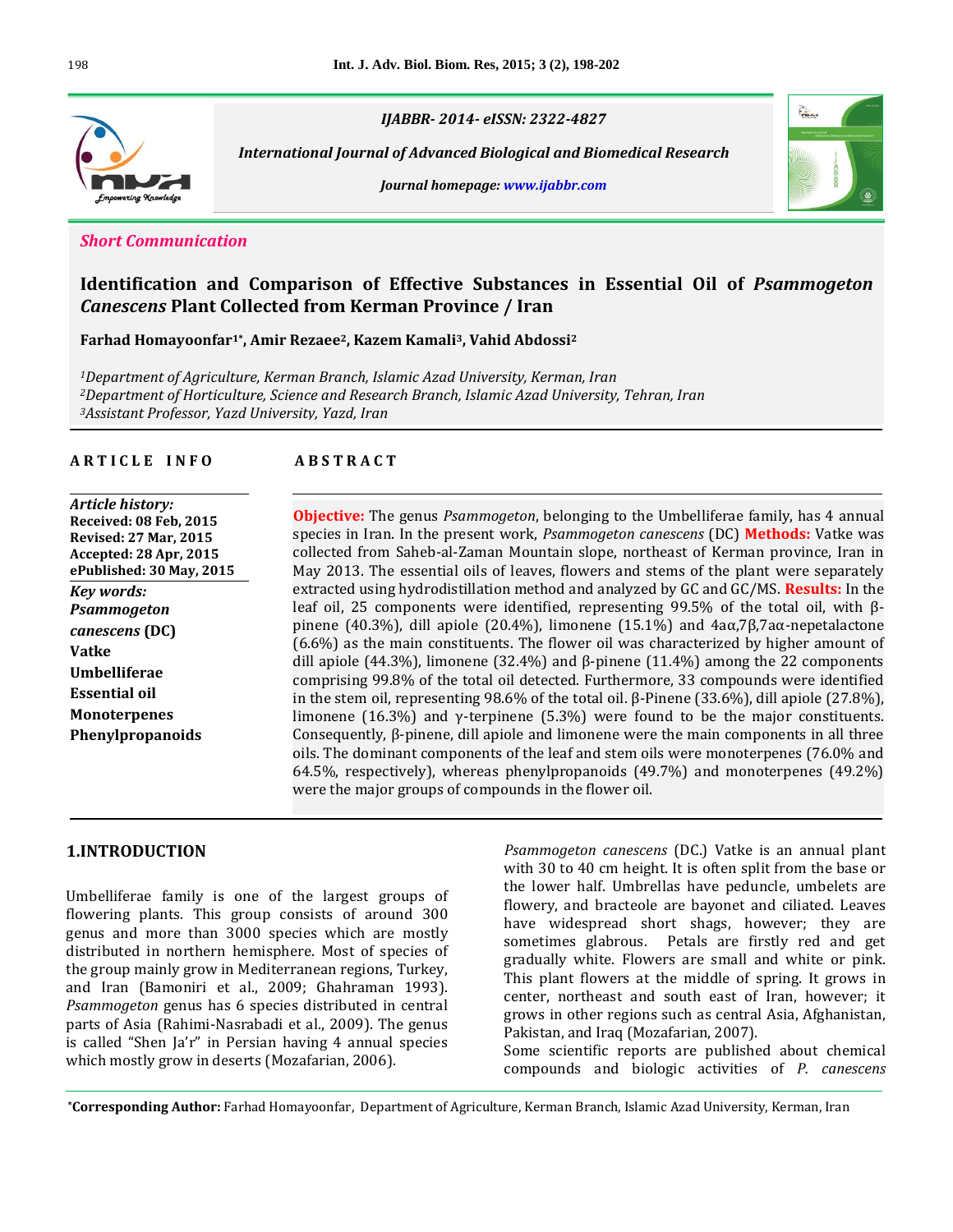essential , but there is no significant research on other species of *Psammogeton*. Based on the studies, *P. canescens* essential showed significant antibacterial (Rahman & Gul, 2002) and antifungal (Rahman & Gul, 2000) activities. Antioxidant activities of the species essential oil and methanol extract have been also studied. Methanol extract and essential showed considerable antioxidant properties and are reported as natural antioxidant resources (Gholivand *et al.,* 2010). On the other hand, Iranian researchers have extracted essential oils from *P. canescens* leaves and shoots using hydro distillation method and the constituents were identified and reported (Rahimi-Nasrabadi *et al.*, 2009; Bamoniri *et al.*, 2009; Gholoivand *et al.*, 2010).

In this study, chemical compounds in the leaf, flower, and stem essential oils of *P. canescens* were separately identified and compared. No report has been published on the identification and comparison of chemical compounds in essential of different parts of the plant till now.

# **2. MATERIALS AND METHODS**

### **1.2. Collecting the plant and extracting essential**

*P. canescens* was collected from Saheb – al- zaman mountain slope at the height of 1700 to 1800 m in northeast of Kerman province. It was identified and kept with registration number of 8329 at Kerman Agricultural and Natural Resources Research Center using Iranian Flora (Mozafarian, 2007). At the first, leaves, flower, and stems were dried in the shade and at room temperature. After comminuting dried samples, 100 gr of each sample was separately transferred to Clevenger apparatus and the oil was extracted using hydrodistillation method for 3 hours. Then essential oils were separated and dehumidified by sodium sulfate and essential oils were determined based on the weight of each dried sample.

### **2.2. Characteristics of GC apparatus**

Gas chromatograph (Shimadzu 15A) is consisted of a DB-5 shaft with the length of 50 m, internal diameter of 0.25 mm, and thickness of stationary phase layer of 0.25  $\mu$ m. The heat plan is as follow: initial temperature of the shaft were set to 60° C for 3 minutes and then temperature was increased to 220° with the rate of 5 degree per minute, finally it was stopped at 220° C for 5 minutes. Injection chamber temperature was set to 250° C, FID (flame ionization detector) temperature was set to 270° C with flow of helium as carrier gas with speed of 1 mm/minute.

#### **2.3. Characteristics of GC/ MS apparatus**

5975C Agilent mass spectrometer was connected to 7890A Agilent gas chromatograph, with a HP- 5MS shaft with length of 30 m, internal diameter of 0.25 mm, and thickness of stationary phase layer of 0.25 µm. The heat

plan follows as the initial temperature of the shaft was kept at 60°C for 3 minutes, then it was increased to 240°C with the rate of 5 degree per minute and it was kept at 240°C for 5 minutes. Temperature of injection chamber and FID was set at 250°C and 270°, respectively. The carrier gas was helium with the flow speed of 1 mm/ minute, scanning time of 1 second, ionization energy of 70 eV and mass region of 40 to 340.

### **2.4. Identification of compounds of essential oils**

The essential oils were diluted by N-hexane and then were injected into GC apparatus through which the most appropriate heat plan for separating constituents was determined. Then essential oils were separately injected into GC/ MS apparatus and mass spectrums and chromatograms of each essential oil constituents were identified. Retention index (RI) of all constituents was calculated by injection of Normal alkanes  $(C_7 - C_{23})$  into GC apparatus at same conditions using retention time.

The compounds of essentials were identified by comparing mass spectrums and RI, mass spectrums and RI of standard compounds (Davies, 1990; Adams, 2004), and using Wiley and NIST data banks in GC/ MS apparatus. The relative percentage of compounds of essential oils was determined considering their area under the chromatogram curve.

# **3. RESULTS**

The results of the experiments included determining essential oil yield from different parts of the species as well as identification and recognition of percentage of constituents of the essential oils. Regarding the weight of each dried sample, the average yields of the essentials of *P. canescens* leaf, flower, and stem were 0.8%, 1.1% and 0.3%, respectively. Table 1 showed the identified compounds, retention index (RI), and the percentage of each compound in extracted essential oils. As it is seen in table 1, 25 compounds were identified in leaf oil which comprised 99.5% of the total essential oil. β-pinene (40.3%), dill apiole (20.4%), limonene (15.1%) and 4aα,7β,7aα-Nepetalactone (6.6%) were known as the main constituents. The flower essential was characterized by higher amount of dill apiole (44.3%), limonene (32.4%) and β-pinene (11.4%) among the 22 components comprising 99.8% of the total oil detected. Furthermore, 33 compounds were identified in the stem oil, representing 98.6% of the total oil. β-Pinene (33.6%), dill apiole (27.8%), limonene (16.3%) and γ-terpinene (5.3%) were found to be the major constituents.

# **4. DISCUSSION**

As you can see in table 1, essential oils of *P. canescens* leaf, flower, and stem share considerable number of compounds. Consequently, β-Pinene, dill apiole, and limonene were found to be main constituents of all the three essential oils. On the other hand, there were more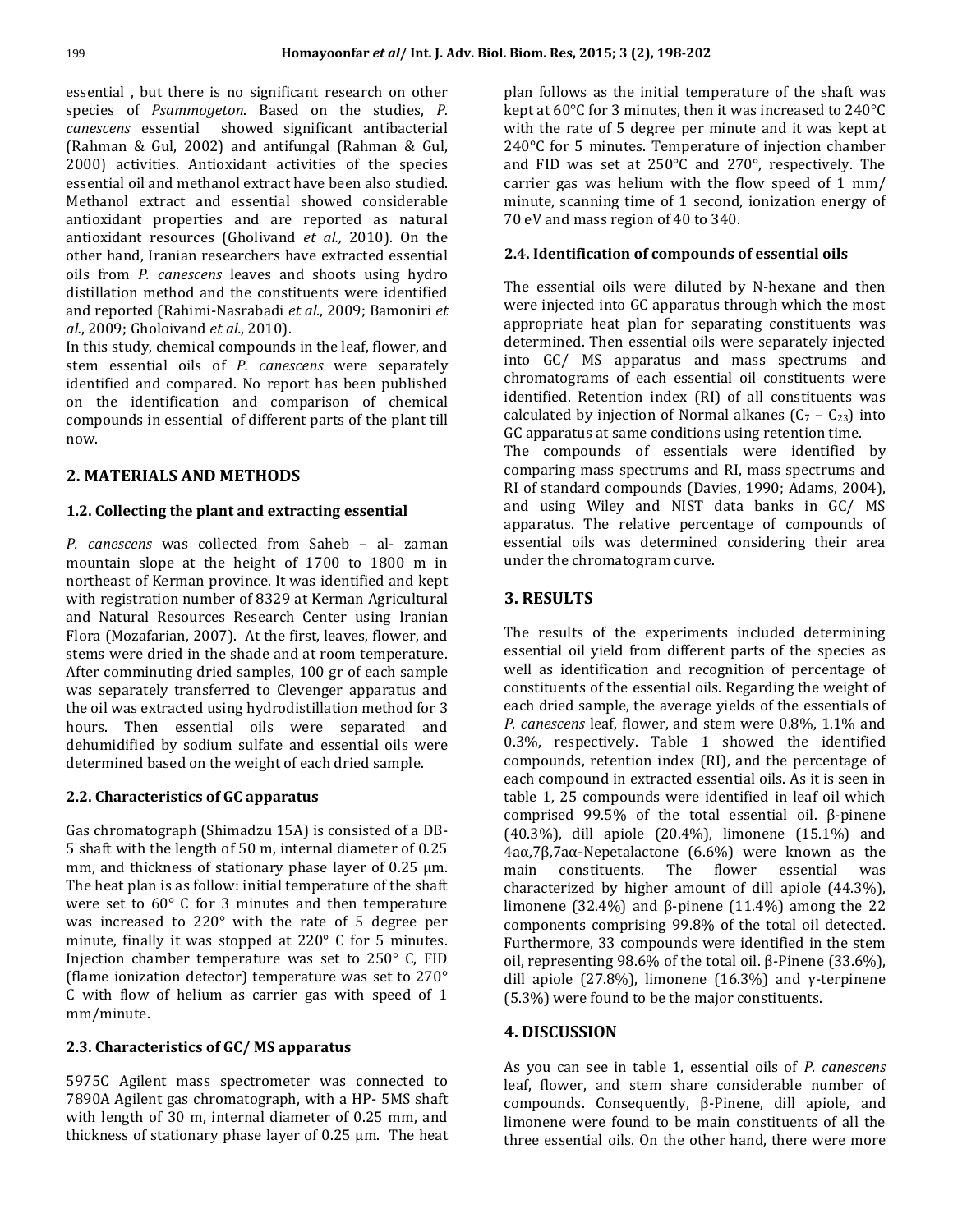compounds in stem oil rather than the two others, in a way that some compounds present in stem oil such as linalyl acetate, Thymol, Spathulenol, and (*E*)-β-Farnesene were absent in leaf and flower essential oils. There was a diterpene hydrocarbon called the Neophytadiene which

is just present in stem essential. However there were also compounds existing in leaf and flower oils which were not identified in stem oil, of the most important compounds are Nepetalactone isomers.

## **Table 1.**

| Compounds indentified in leaf, folwer, and stem essential oils of Psammmogeton canescens |      |                          |            |                          |  |  |
|------------------------------------------------------------------------------------------|------|--------------------------|------------|--------------------------|--|--|
| <b>Compound Name</b>                                                                     | RI   | Leaf $(\%)$              | Flower (%) | Stem (%)                 |  |  |
| $\alpha$ -pinene                                                                         | 934  | 2.1                      | 0.6        | 1.6                      |  |  |
| camphene                                                                                 | 950  | 0.1                      |            | 0.2                      |  |  |
| $\beta$ -pinene                                                                          | 978  | 40.3                     | 11.4       | 33.6                     |  |  |
| Myrcene                                                                                  | 990  | 1.9                      | $\rm 0.8$  | $2.0\,$                  |  |  |
| $\alpha$ -phellandrene                                                                   | 1001 | $0.1\,$                  |            | $0.1\,$                  |  |  |
| $\alpha$ -terpinene                                                                      | 1014 | $\overline{\phantom{m}}$ | 0.1        | $0.1\,$                  |  |  |
| $p$ -cymene                                                                              | 1023 | 0.7                      | 0.2        | $\rm 0.8$                |  |  |
| Limonene                                                                                 | 1029 | 15.1                     | 32.4       | 16.3                     |  |  |
| $(Z)$ - $\beta$ -ocimene                                                                 | 1037 | 2.1                      | 0.7        | $1.1\,$                  |  |  |
| $(E)$ - $\beta$ -ocimene                                                                 | 1048 | 2.7                      | 0.2        | 0.6                      |  |  |
| $\gamma$ -terpinene                                                                      | 1058 | 2.9                      | $1.2\,$    | 5.3                      |  |  |
| terpinolene                                                                              | 1086 | 0.5                      | 0.3        | 0.6                      |  |  |
| terpinen-4-ol                                                                            | 1174 | $0.2\,$                  | $0.5\,$    | 0.4                      |  |  |
| -terpineola                                                                              | 1187 | 0.3                      | 0.1        | $0.4\,$                  |  |  |
| linalyl acetate                                                                          | 1254 |                          |            | $\rm 0.8$                |  |  |
| perilla aldehyde                                                                         | 1273 |                          | 0.2        |                          |  |  |
| Thymol                                                                                   | 1291 |                          |            | 0.3                      |  |  |
| 4aα, 7α, 7aα-nepetalactone                                                               | 1359 | 0.4                      |            | $\overline{\phantom{a}}$ |  |  |
| neryl acetate                                                                            | 1361 | $\qquad \qquad -$        |            | $0.1\,$                  |  |  |
| $\alpha$ -copaene                                                                        | 1374 |                          |            | $0.1\,$                  |  |  |
| geranyl acetate                                                                          | 1380 |                          |            | 0.2                      |  |  |
| β-bourbonene                                                                             | 1384 | 0.1                      |            |                          |  |  |
| 4aα, 7α, 7aβ-neprtalactone                                                               | 1386 |                          | $0.5\,$    |                          |  |  |
| -elemeneß                                                                                | 1389 |                          |            | 0.2                      |  |  |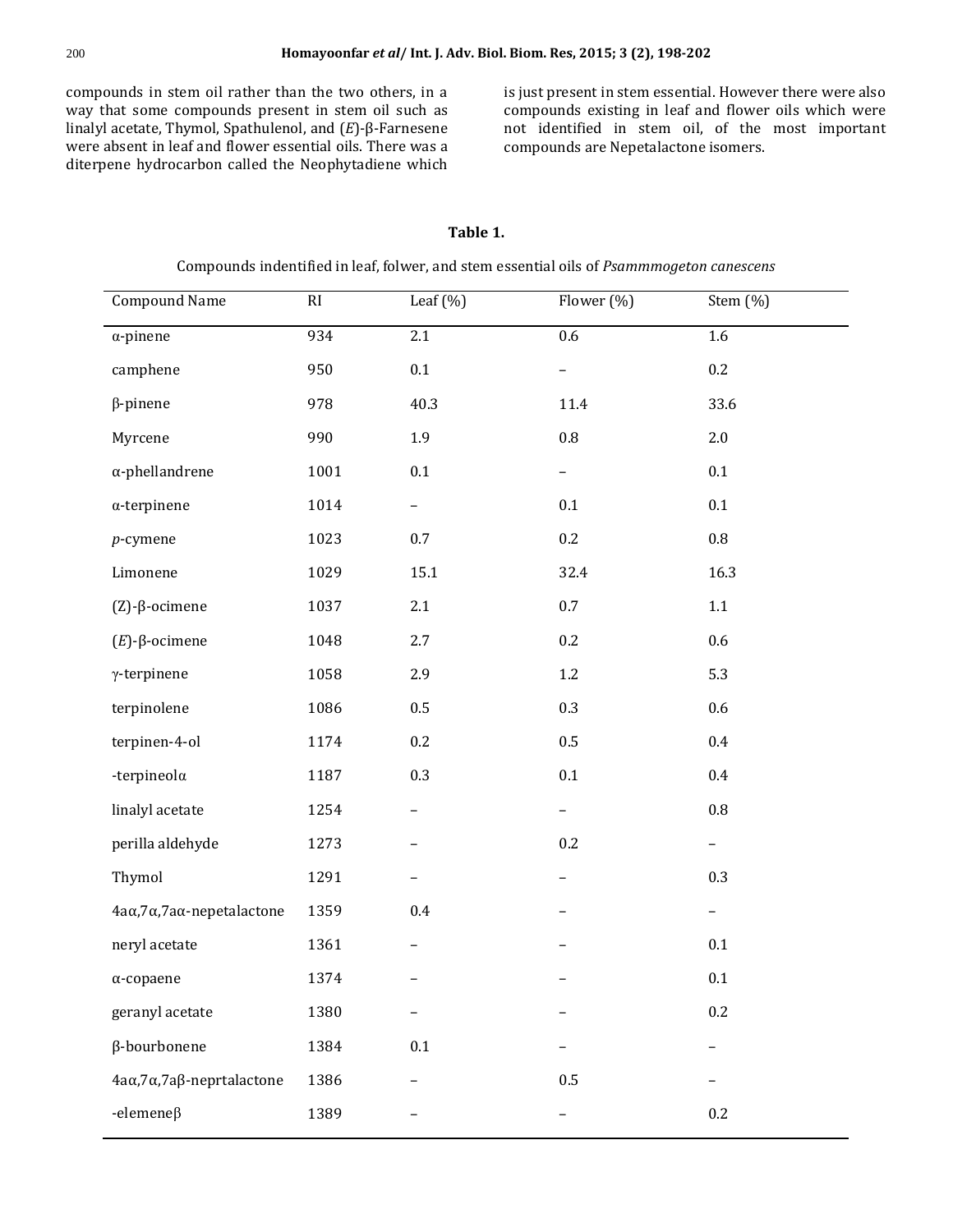| 4aα, 7β, 7aα-nepetalactone | 1391                     | 6.6                      | $\qquad \qquad -$ | -       |
|----------------------------|--------------------------|--------------------------|-------------------|---------|
| methyl eugenol             | 1400                     | $\qquad \qquad -$        |                   | $0.1\,$ |
| β-caryophyllene            | 1417                     | 1.1                      | 0.4               | 0.6     |
| $\alpha$ -humulene         | 1452                     | 0.2                      | $\qquad \qquad -$ | —       |
| $(E)$ -β-farnesene         | 1454                     | $\overline{\phantom{0}}$ |                   | 0.4     |
| $drima-7,9(11)$ -diene     | 1468                     | $\overline{\phantom{0}}$ |                   | 0.3     |
| germacrene D               | 1481                     | 0.3                      | 0.1               | $1.0\,$ |
| -selinene $\beta$          | 1487                     | 0.3                      | 0.4               | $1.0\,$ |
| $(E)$ -methyl isoeugenol   | 1493                     | $\overline{\phantom{0}}$ | $1.7\,$           |         |
| $\alpha$ -selinene         | 1495                     | 0.3                      |                   |         |
| myristicin                 | 1518                     | 0.4                      | 1.2               | 0.9     |
| elemicin                   | 1553                     | -                        | 2.2               | 0.2     |
| spathulenol                | 1576                     | $\overline{\phantom{0}}$ |                   | 0.9     |
| caryophyllene oxide        | 1581                     | 0.2                      |                   | 0.2     |
| dill apiole                | 1625                     | 20.4                     | 44.3              | 27.8    |
| trans-isodillapiole        | 1713                     | 0.2                      | 0.3               | 0.3     |
| neophytadiene              | 1836                     | -                        | -                 | 0.1     |
| Total                      | $\overline{\phantom{a}}$ | 99.5                     | 99.8              | 98.6    |

Leaf oil is consisted of eleven monoterpenes hydrocarbon (68.5%), four oxygenated monoterpenes (7.5%), six sesquiterpenes hydrocarbon (2.3%), one oxygenated sesquiterpene (0.2%), and three derivations of phenylpropanoid (21.0 %). There were also ten monoterpenes hydrocarbon (47.9%), four oxygenated monoterpenes (1.3%), three sesquiterpenes hydrocarbon (0.9%) and five derivations of phenylpropanoid (49.7%). Thus there was no oxygenated sesquiterpenes in flower essential. Finally stem essential included twelve monoterpenes hydrocarbon (62.3%), six oxygenated monoterpenes (2.2%), seven sesquiterpenes hydrocarbon (3.6%), two oxygenated sesquiterpenes (1.1%), five derivations of Phenylpropanoid (29.3 %), and one diterpene hydrocarbon (0.1 %). Therefore we can conclude that monoterpenes allocates the highest percentage of leaf and stem oils (76.0% and 64.5%, respectively), while the highest percentage of flower essential oil is for derivations of phenylpropanoid (49.7%) and monoterpenes (49.2%).

One of the most sensible characteristics of *P. canesscens* is the presence of significant percentage of derivations of

phenylpropanoid in its different parts essential oils. Therefore dill apiole (a derivation of phenylpropanoid) allocate around half of flower essential and considerable percentage in leaf and stem essential.

Although monoterpenes and sesquiterpenes are generally the major constituents of herbal essential oils, Phenylpropanoid derivations even as the major constituents also exist in some essential oils. Phenylpropaniods forms a large group of secondary metabolites which are produced by plants using Phenylalanine amino acid and influenced by many factors such as pollutants, ultra-violet radiation, exposure to ozone, and other environmental factors. Recently there have been a large number of studies on the Pharmaceutical usage of natural and synthetic phenylpropaniods as wound healing, antioxidant, anticancer, antiviral and antibacterial (Davey et al., 2004; Delazar et al., 2006; Korkina, 2007).

Chemical compounds of *P. canescens* shoots, collected from Aran and Bidgol region, Isfahan province, was previously studied. Finally β-Bisabolen (33.35%), apiol (28.34%), α-Pinene (11.86%), and Dill apiol (8.17%) were reported as the main components of the essential oils (Gholivand et al., 2010; Rahimi-Nasrabadi et al., 2009). In another study, essential oils of leaf and shoots